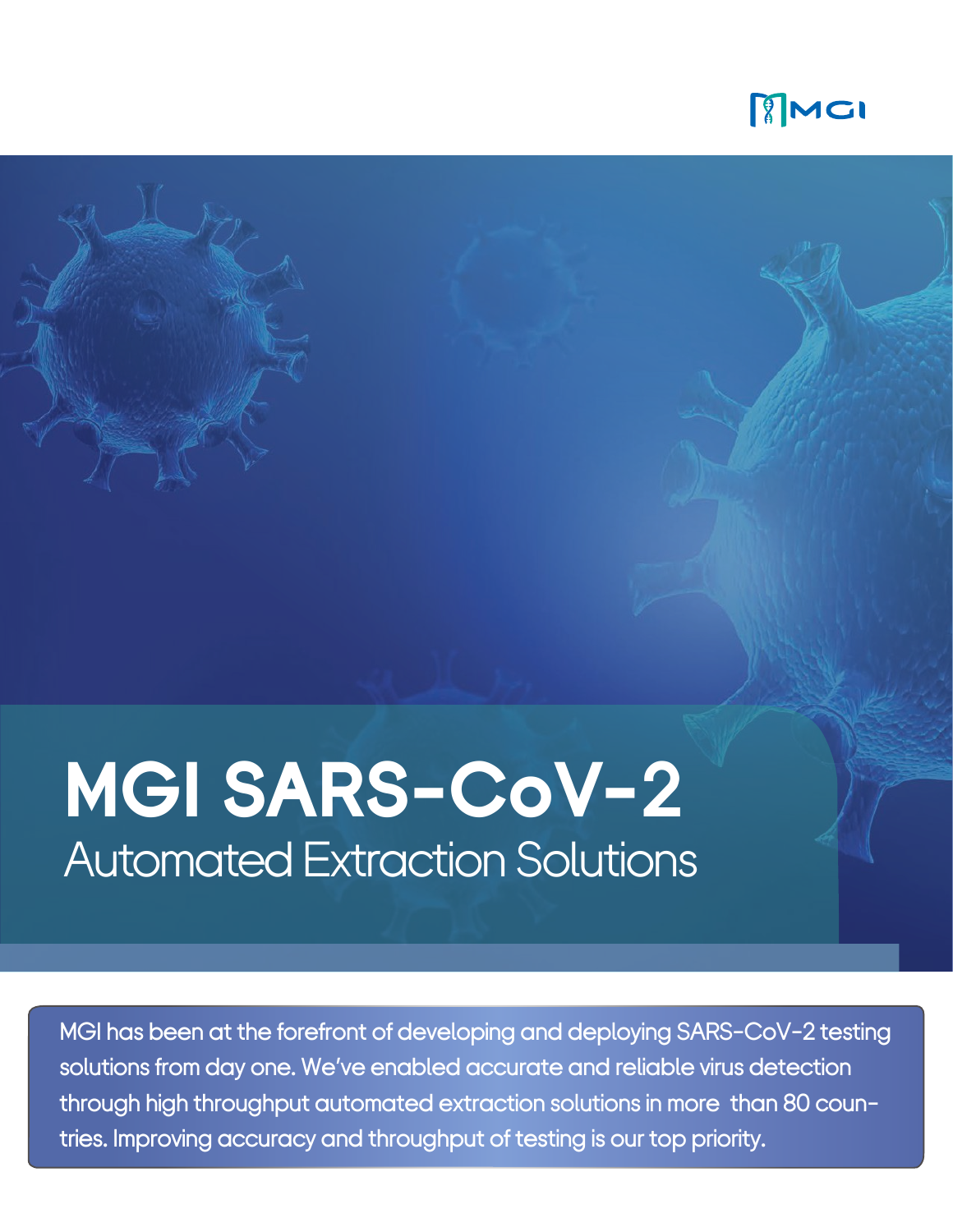## - **SARS-CoV-2 Testing Workflow**



## Swabs & VTM SAMPLE COLLECTION



**O** Sterile **C** Safe

#### Product details

Product Name

**Specification** 

Product Components

Tip Material

Regulatory Approvals

Disposable Sampling Kit

50 PCS/BOX

A pcs including a swab and a preservation solution

Nylon flocking

NMPA; CE [Check with MGI sales for local compliance]

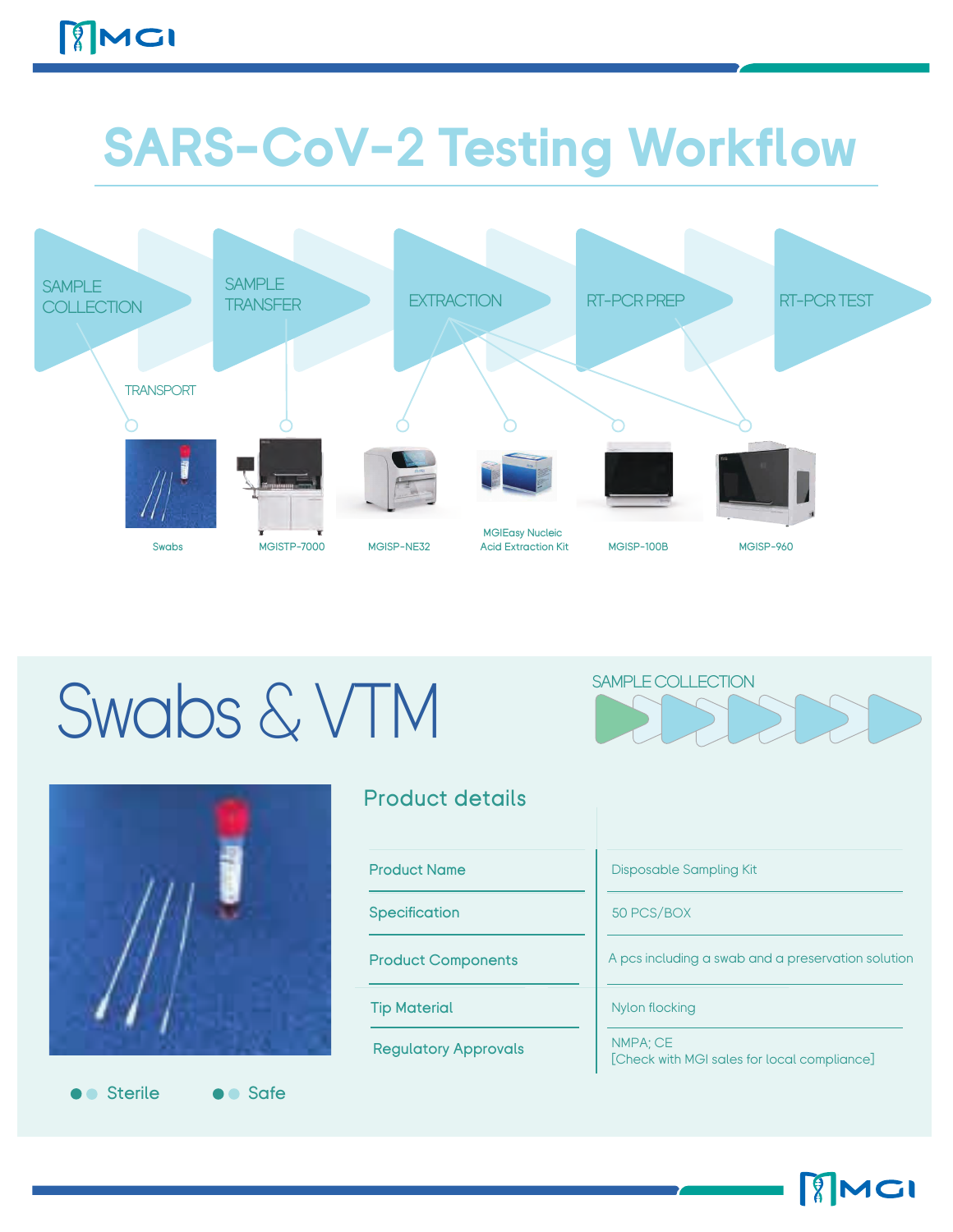## MCI

# MGISTP-7000

**MEL** 

**Allini Timmin** 

MGISTP-7000

#### Convenient Sample Loading

Airtight sample tubes in a standard rack reduces exposure to samples. System can run up to 7000 samples per day.

#### No Manual Handling

One Epson robot arm, four recap and de-cap modules, four barcode scanners, and two channel-independent pipette heads. Barcode information can be automatically stored and transferred to any LIMS system.

#### **Highly Versatile**

Two pipetting channels allow free configuration for volume range and disposable tips. Samples can be trasnferred into ANSI/SBS 96-well microplates rapidly without manual pipetting errors, supporting a wide variety of automation laboratory equipment.

#### Unmatched Safety

Re-cap sample tubes after liquid transfer to minimize sample exposure and prevent cross contamination. All samples will be returned to their original location. Provide HEPA-filtration and UV light to ensure a safer operation envrionment.

### **High Productivity**



\*Universal fit. Excellent fit on 5mL and 10mL Transport Tubes,with Screw cap.

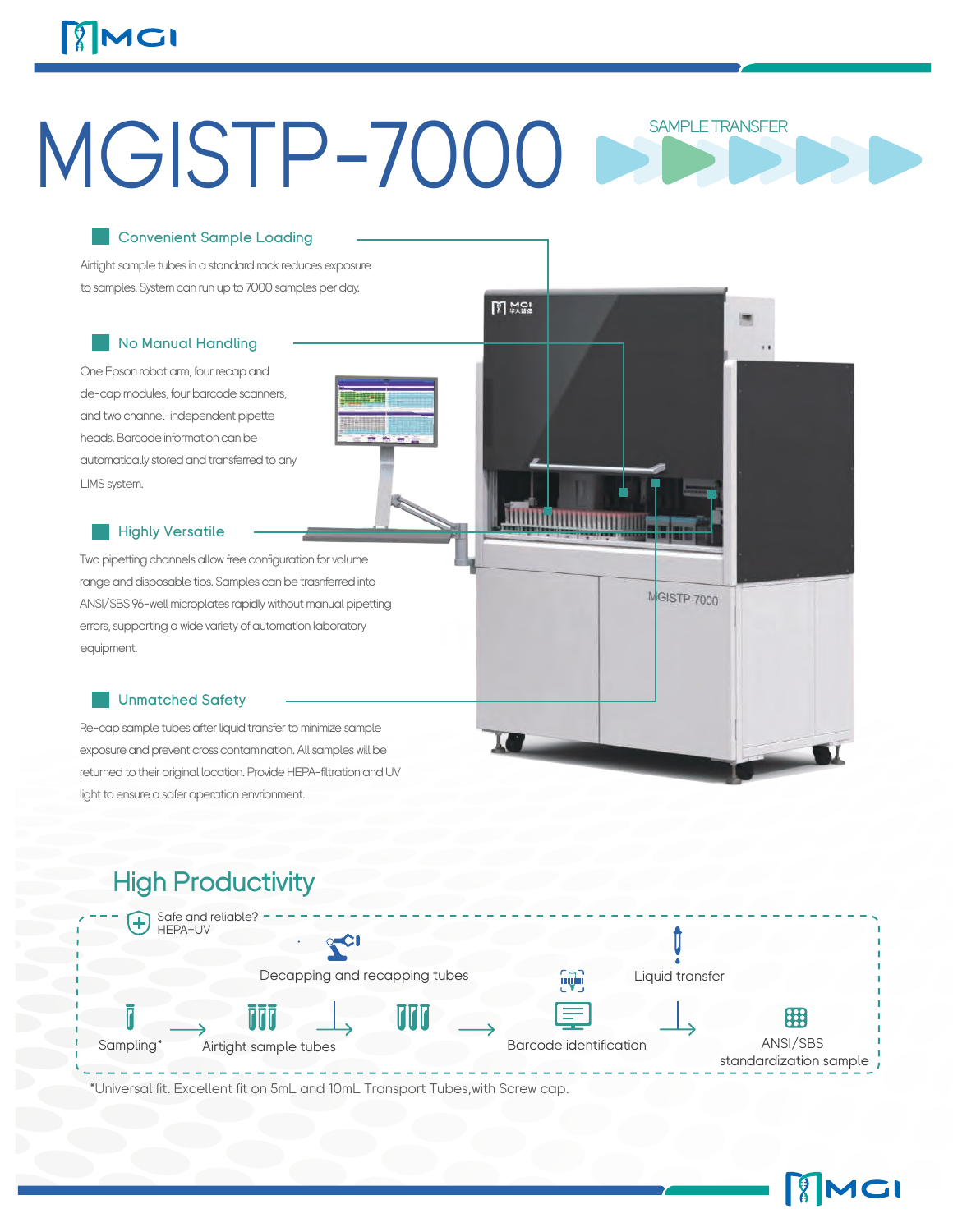### Efficient, safe, and reliable



**10,000 samples per day:** 



### Product Specifications

| <b>Functions</b>          | Integrates multiple functions, including decapping,<br>recapping, barcode identification, automated liquid transfer,<br>HEPA-filtration and negative pressure protection<br>192 samples/40 min; 7000 samples/day<br>1D & 2D Scanner Sensors |           | <b>Pipetting Method</b> | Based on the principle of air<br>displacement, with disposable tips |
|---------------------------|---------------------------------------------------------------------------------------------------------------------------------------------------------------------------------------------------------------------------------------------|-----------|-------------------------|---------------------------------------------------------------------|
|                           |                                                                                                                                                                                                                                             |           | <b>Volume Range</b>     | 10 μL-1000 μL                                                       |
| Throughput                |                                                                                                                                                                                                                                             | Pipetting | CV                      | $10 \mu L$ : <5%; $100 \mu L$ : <2%                                 |
| <b>Barcode Scanner</b>    |                                                                                                                                                                                                                                             | Precision |                         | $1000 \mu L$ : <1%                                                  |
|                           | Universal fit. Excellent fit on 5 mL and 10 mL                                                                                                                                                                                              |           | Accuracy                | $10 \mu L$ : < $\pm 10\%$ : 100 $\mu L$ : < $\pm 5\%$               |
| <b>Tube Compatibility</b> | Transport Tubes, with Screw cap                                                                                                                                                                                                             |           |                         | $1000 \mu L$ : < $\pm 2\%$                                          |
| <b>Dimensions</b>         | 1470mm(W) * 960mm(D) * 2100mm(H)                                                                                                                                                                                                            | Weight    | 550 kg                  |                                                                     |

### Ordering Information

#### **Equipment**

| Cat. No.      | <b>Product name</b>                                       | Specification |
|---------------|-----------------------------------------------------------|---------------|
| 900-000336-00 | MGISTP-7000RS Sample Transfer<br><b>Processing System</b> | CE RUO        |
| 900-000334-00 | MGISTP-7000RS Sample Transfer<br><b>Processing System</b> | CE IVD        |

#### **Consumables**

| Cat. No.      | <b>Product name</b>                           | Specification |
|---------------|-----------------------------------------------|---------------|
| 1000023969    | 1000ul black conductive tips, sterile, filter | 16 boxes/case |
| 1000023970    | 1000ul transparent tips, sterile, filter      | 16 boxes/case |
| 014-000101-00 | MGISTP-7000 sample rack A                     | EΑ            |

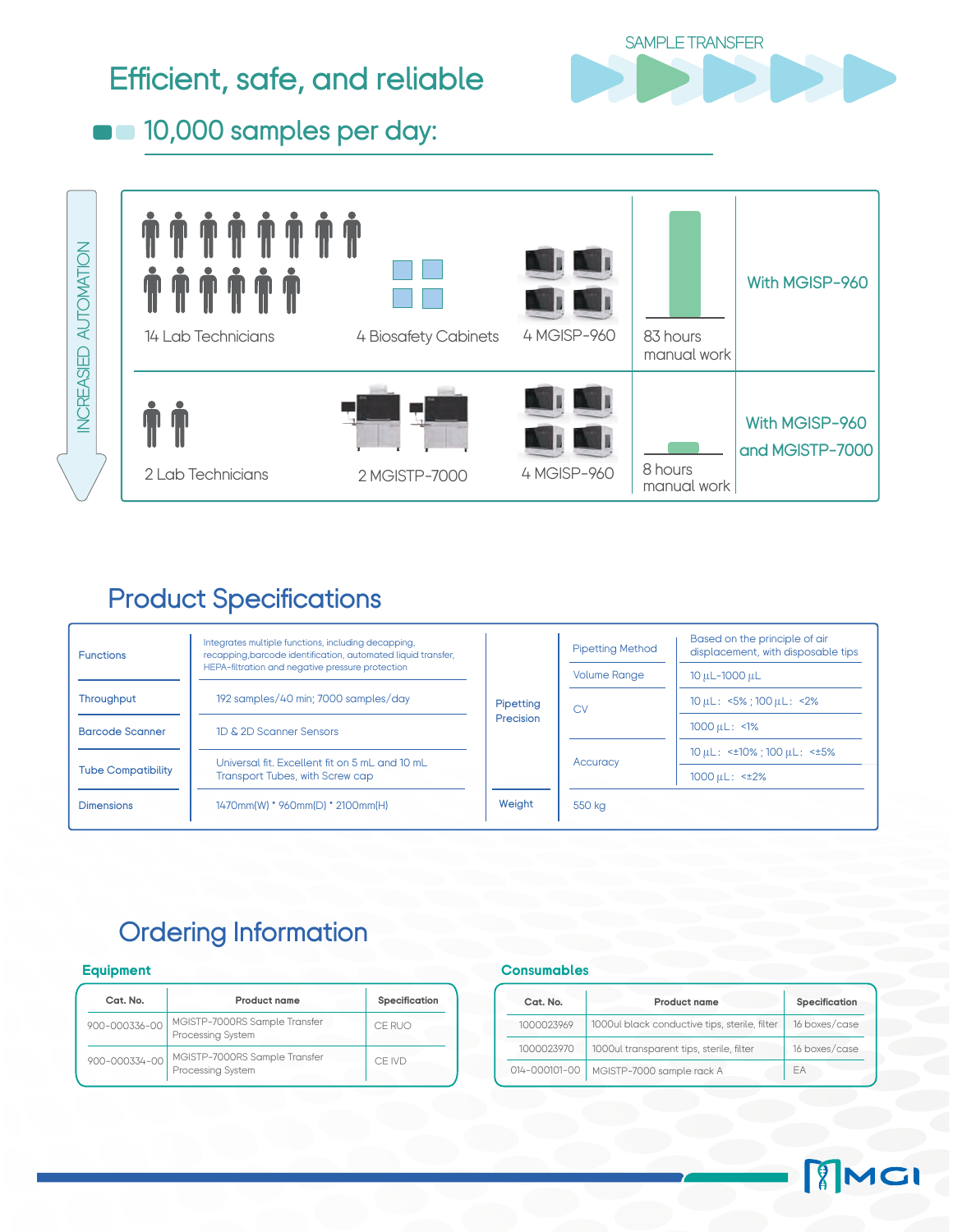## OVERVIEW MCI



**PMGI** 

8-inch built-in touch screen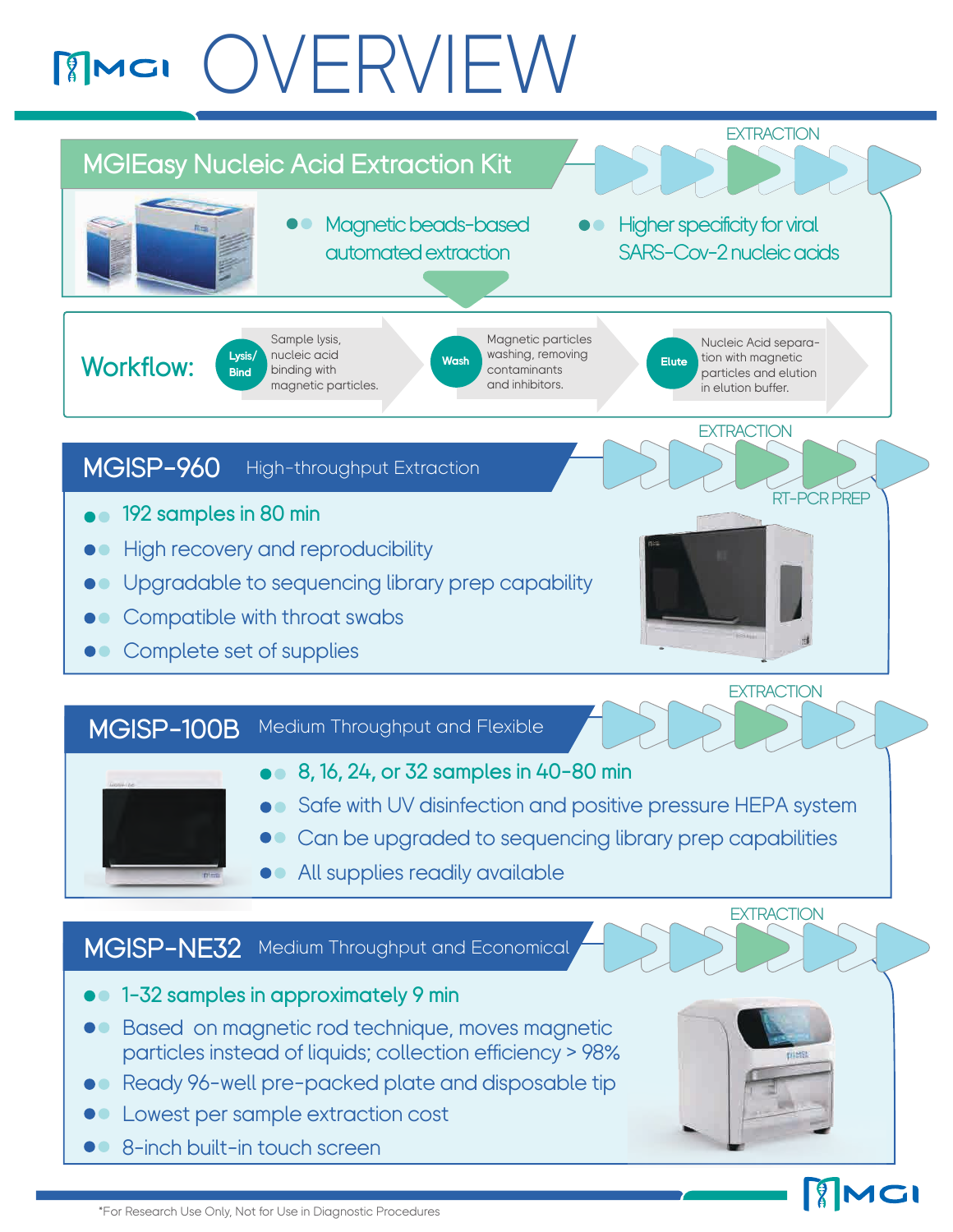## **MMGI PERFORMANCE**

#### **SARS-CoV-2 Extraction using MGISP-960**

#### **Test method**

Compare automated extraction using RT-PCR with MGIEasy Nucleic Acid and Qiagen Virus RNA Extraction Kits with flourescent PCR to quantify virus RNA.

#### **Test results**

Lower Ct values using the MGIEasy Extraction Kit demonstrated a higher viral RNA yield compared to Qiagen Extraction Kit.

Comparison of fluorescent PCR peak diagram of two nucleic acid extraction reagent kits:









Simulated sample of saliva 1 Simulated sample of saliva 2 Simulated sample of saliva 3 Simulated sample of throat swab

In the above diagrams, the blue curve refers to the fluorescent PCR test result of MGIEasy Nucleic Acid Extraction Kit + MGISP-960, and the green curve refers to fluorescent PCR test result of competitor's Q Virus RNA Extraction Reagent Kit + manual.

#### **SARS-CoV-2 Extraction using MGISP-100B**



#### **Test method**

Compare manual vs. automation using MGIEasy Nucleic Acid Extraction Kit and RT-PCR

#### **Test samples**

Simulated samples of throat swab containing novel corona virus (RNA), dilute them in different concentrations

#### **Test results**

Data demonstrates a higher viral RNA yield and better CV using MGISP-100B



#### **SARS-CoV-2 Extraction using MGISP-NE32**

#### **Test method**

Compare manual vs. automation using RT-PCR

#### **Test samples**

Simulated samples of throat swab containing novel corona virus (RNA), dilute them in different concentrations

#### **Test results**

Comparable Ct values using both methods demonstrated the similar viral RNA yields between MGISP-NE32 and manual extraction. The CV for Ct value using MGISP-NE32 is less than 2.5%

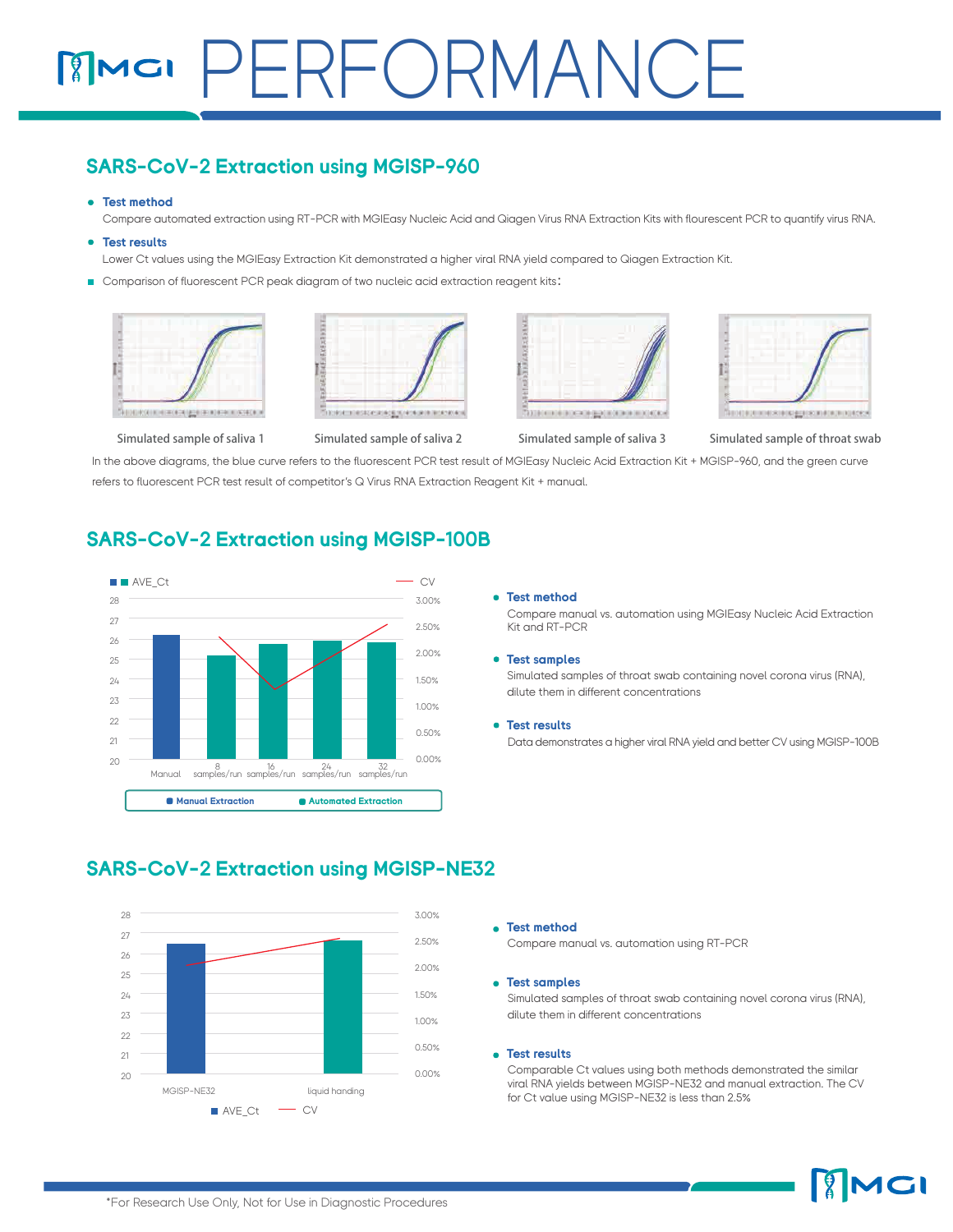## PRODUCT DETAILS

|                         | <b>MGISP-960</b>                                     | <b>Astizian-100</b><br>MGISP-100B                    |  |
|-------------------------|------------------------------------------------------|------------------------------------------------------|--|
| Throughput              | 192<br>80<br>Samples<br>min                          | 40-80 8, 16, 24, 32<br>Samples<br>min                |  |
| <b>Dimensions</b>       | 1240 (L) * 740 (W) * 1110 (H) mm                     | 780 (L) * 725 (W) * 777 (H) mm                       |  |
| Weight                  | 250 kg                                               | 120 kg                                               |  |
| <b>Pipette Type</b>     | Fixed 96 channel                                     | <b>Fixed 8 channel</b>                               |  |
| Range                   | $2 \sim 200 \mu L$                                   | $2 \sim 200 \mu L$                                   |  |
| <b>CV</b>               | 2 µL: <5%, 200 µL: <1%                               | 2 µL: <5%, 200 µL: <1%                               |  |
| Accuracy                | $2 \mu L$ : < $\pm 10\%$ , 200 $\mu L$ : < $\pm 1\%$ | $2 \mu L$ : < $\pm 10\%$ , 200 $\mu L$ : < $\pm 1\%$ |  |
| Temperature<br>Range    | $~\sim$ 4-99 °C                                      | $~\sim$ 4-90 °C                                      |  |
| Temperature<br>Accuracy | $\pm$ 1 °C at 55 °C                                  | $\pm$ 1 °C at 55 °C                                  |  |
| Temperature<br>Module   | $\pm$ 1 °C at 72 °C                                  | $\pm$ 1 °C at 72 °C                                  |  |

| (11:15)              |                                | Throughput                                          | $1 - 32$<br>9<br>Samples<br>min        |
|----------------------|--------------------------------|-----------------------------------------------------|----------------------------------------|
|                      | MGISP-NE32                     | <b>Well Variation</b>                               | $<$ 3%                                 |
| <b>Dimensions</b>    | 430 (L) * 395 (W) * 435 (H) mm | <b>Magnet Particles</b><br>Collection<br>Efficiency | $\geq 98\%$                            |
| Weight               | 32.5 kg                        | Temperature<br>Control                              | From +5 °C above ambient to 125 °C     |
| Pipette Type         | 4 x 8 magnetic rods            | Temperature<br>Precision                            | $\leq \pm 1$ °C                        |
| Processing<br>Volume | $20 \sim 1000 \,\mu$ L         | <b>Mixing Module</b>                                | Adjustable with multiple modes & gears |